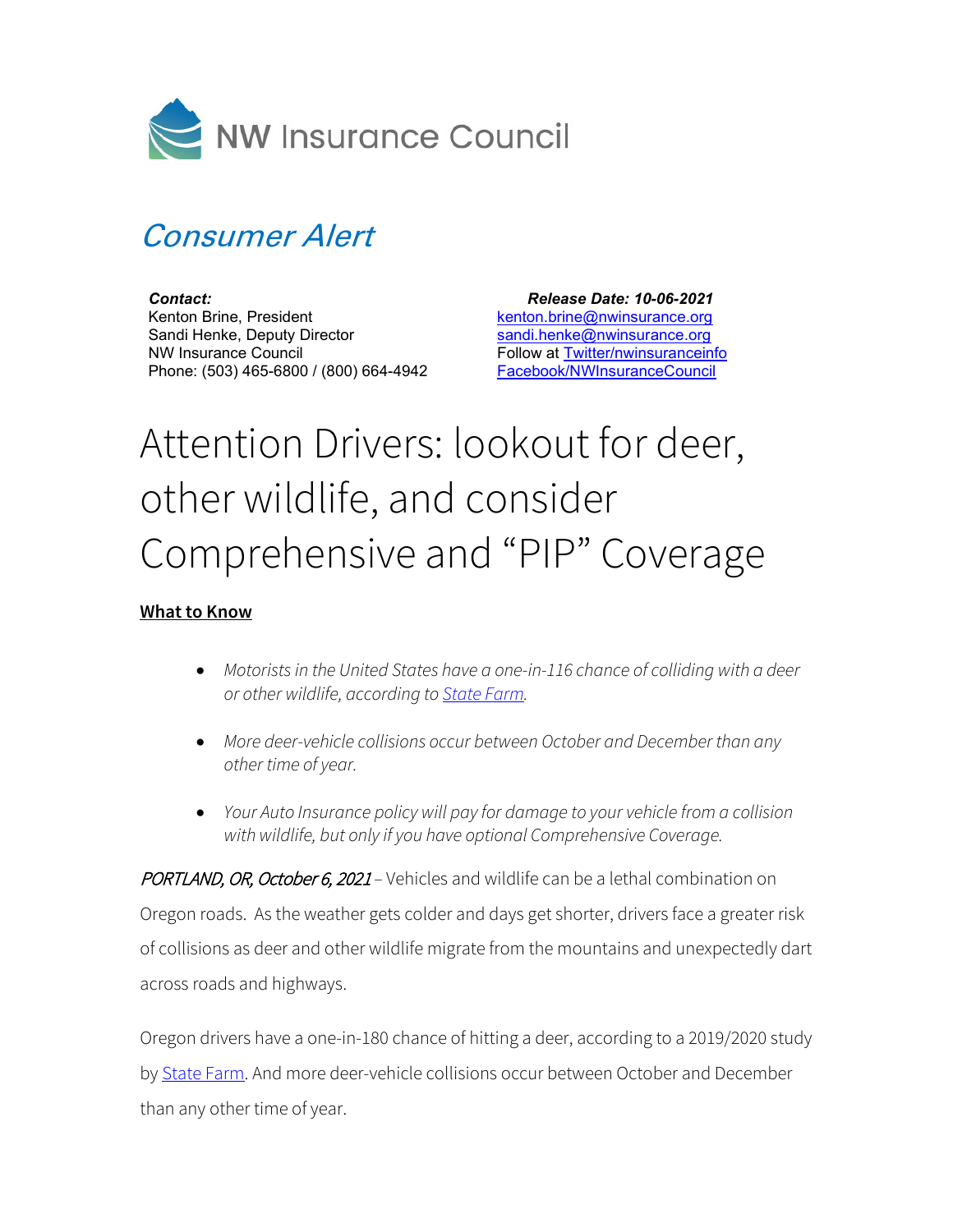The cost of deer crashes has been increasing steadily, according to the **Highway Loss Data** [Institute,](https://www.iihs.org/news/detail/deer-season-means-animal-strike-season-on-the-roads) mostly due to higher-priced cars and components. In 2018, the average cost of an animal strike claim was \$3,875, compared with \$2,424 in 2006.

"Collisions between vehicles and large animals can cause severe damage and serious injury to drivers and passengers," said Kenton Brine, NW Insurance Council president. "Using caution and staying alert can save your life and eliminate the need for costly vehicle repairs."

Brine said a standard Auto Insurance policy will pay for damage to your vehicle, less the deductible, if you hit a deer or any other animal, but only if you have optional [Comprehensive Coverage.](http://www.nwinsurance.org/in_autopolicy.htm) Another optional coverage – Personal Injury Protection, or ["PIP" coverage](https://www.nwinsurance.org/auto-insurance-basics) (also known as "Med Pay" in Oregon) – can pay medical expenses for the driver and/or injured passengers, regardless of who is at fault in a collision.

"All drivers are required by law to carry an Auto Liability Insurance policy when they drive, which provides coverage to pay for injuries or damage suffered by others in an accident which is your fault," Brine said. "But to pay for damage to your own vehicle from a collision with wildlife, you'll need Comprehensive coverage, which is an inexpensive addition to your auto policy. It's also wise to consider PIP coverage in case you or others in your vehicle suffer injuries."

NW Insurance Council and **Farmers Insurance** offer the following defensive driving tips to help you avoid wildlife while on the road:

- Be attentive from sunset to midnight and the hours just before and after sunrise. These are the highest-risk periods for deer-vehicle collisions.
- Drive with caution when moving through wildlife-crossing zones, in areas known to have large deer and elk populations and in areas where roads divide agricultural fields from forestland. Also be aware that wildlife